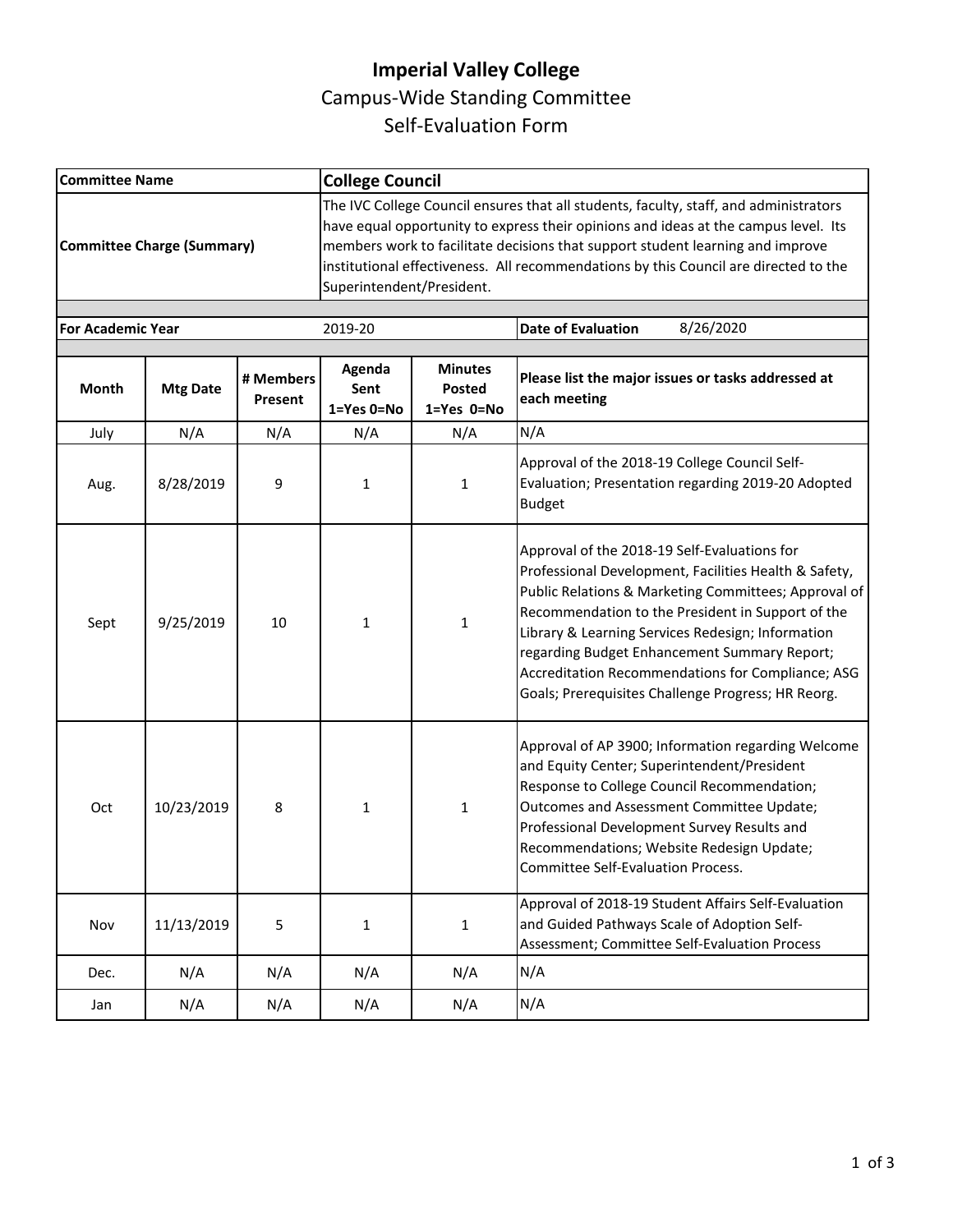## **Imperial Valley College**  Campus-Wide Standing Committee Self-Evaluation Form

| Feb                                                                  | 2/26/2020                               | 8   | 1                                                                                                | 1                                                                                                                                                  | AP/BP 7110, AP/BP 7700, APs 7125, 7126, BP 7105;<br>Guided Pathways Scale of Adoption Self-Assessment;<br>Use of Athletic Equipment and Facilities by<br>Faculty/Staff; Password Policy; Status of Annual Goal<br>Attainment.                                                             |  |
|----------------------------------------------------------------------|-----------------------------------------|-----|--------------------------------------------------------------------------------------------------|----------------------------------------------------------------------------------------------------------------------------------------------------|-------------------------------------------------------------------------------------------------------------------------------------------------------------------------------------------------------------------------------------------------------------------------------------------|--|
| Mar                                                                  | <b>CANCELED DUE TO CAMPUS CLOSURE</b>   |     |                                                                                                  |                                                                                                                                                    |                                                                                                                                                                                                                                                                                           |  |
| Apr                                                                  | 4/22/2020                               | 9   | 1                                                                                                | 1                                                                                                                                                  | Chapter 4 BPs; AP 3415 and AP 5017; Subcommittee<br>Check-In since Campus Closure.                                                                                                                                                                                                        |  |
| May                                                                  | 5/27/2020                               | 9   | $\mathbf{1}$                                                                                     | $\mathbf{1}$                                                                                                                                       | Presentation on Preliminary Plan to Return to<br>Campus; Approval of 2019-20 Self-Evaluation for<br>Professional Development Committee; Review of<br>Academic Services Board Policies; First Reading of the<br>2020 ACCJC Follow-Up Report; Review of AP 3720,<br>AP/BP 3723, AP/BP 7130. |  |
| June                                                                 | 6/3/2020                                | 5   | 1                                                                                                | 1                                                                                                                                                  | 2020-2021 Tentative Budget Update; Renaming of<br>DSP&S Department.                                                                                                                                                                                                                       |  |
| <b>Avg Attendance</b>                                                |                                         | 7.9 | 100%                                                                                             | 100%                                                                                                                                               |                                                                                                                                                                                                                                                                                           |  |
|                                                                      |                                         |     |                                                                                                  |                                                                                                                                                    |                                                                                                                                                                                                                                                                                           |  |
|                                                                      |                                         |     | 1 Strong attendance at all Council meetings                                                      |                                                                                                                                                    |                                                                                                                                                                                                                                                                                           |  |
|                                                                      |                                         |     |                                                                                                  | 2 Consistent flow of agenda items pertinent to the College                                                                                         |                                                                                                                                                                                                                                                                                           |  |
| <b>Major Accomplishments or</b>                                      |                                         |     |                                                                                                  | 3 Strengthened relationship with ASG                                                                                                               |                                                                                                                                                                                                                                                                                           |  |
|                                                                      | <b>Achievements in Past Year</b>        |     |                                                                                                  | 4 Was the major participatory governance vehicle used to help with<br>communicating the college's plans to address changes due to the<br>pandemic. |                                                                                                                                                                                                                                                                                           |  |
|                                                                      |                                         |     |                                                                                                  |                                                                                                                                                    |                                                                                                                                                                                                                                                                                           |  |
|                                                                      |                                         |     | Conflicts with other meetings occurring at the same time<br>$\mathbf{1}$                         |                                                                                                                                                    |                                                                                                                                                                                                                                                                                           |  |
| <b>Committee Function</b>                                            | <b>Major Obstacles or Problems with</b> |     | $_2$ Quarantine caused by the pandemic hindered ability to take action<br>toward achieving goals |                                                                                                                                                    |                                                                                                                                                                                                                                                                                           |  |
|                                                                      |                                         |     | 3                                                                                                |                                                                                                                                                    |                                                                                                                                                                                                                                                                                           |  |
|                                                                      |                                         |     |                                                                                                  |                                                                                                                                                    |                                                                                                                                                                                                                                                                                           |  |
| <b>Recommendations for Improving</b><br><b>Process or Efficiency</b> |                                         |     | 1 Asynchronous communication beyond council meetings                                             |                                                                                                                                                    |                                                                                                                                                                                                                                                                                           |  |
|                                                                      |                                         |     | 2 Broader participation with subcommittees                                                       |                                                                                                                                                    |                                                                                                                                                                                                                                                                                           |  |
|                                                                      |                                         |     | 3 Increase partnership with Academic Senate when appropriate                                     |                                                                                                                                                    |                                                                                                                                                                                                                                                                                           |  |